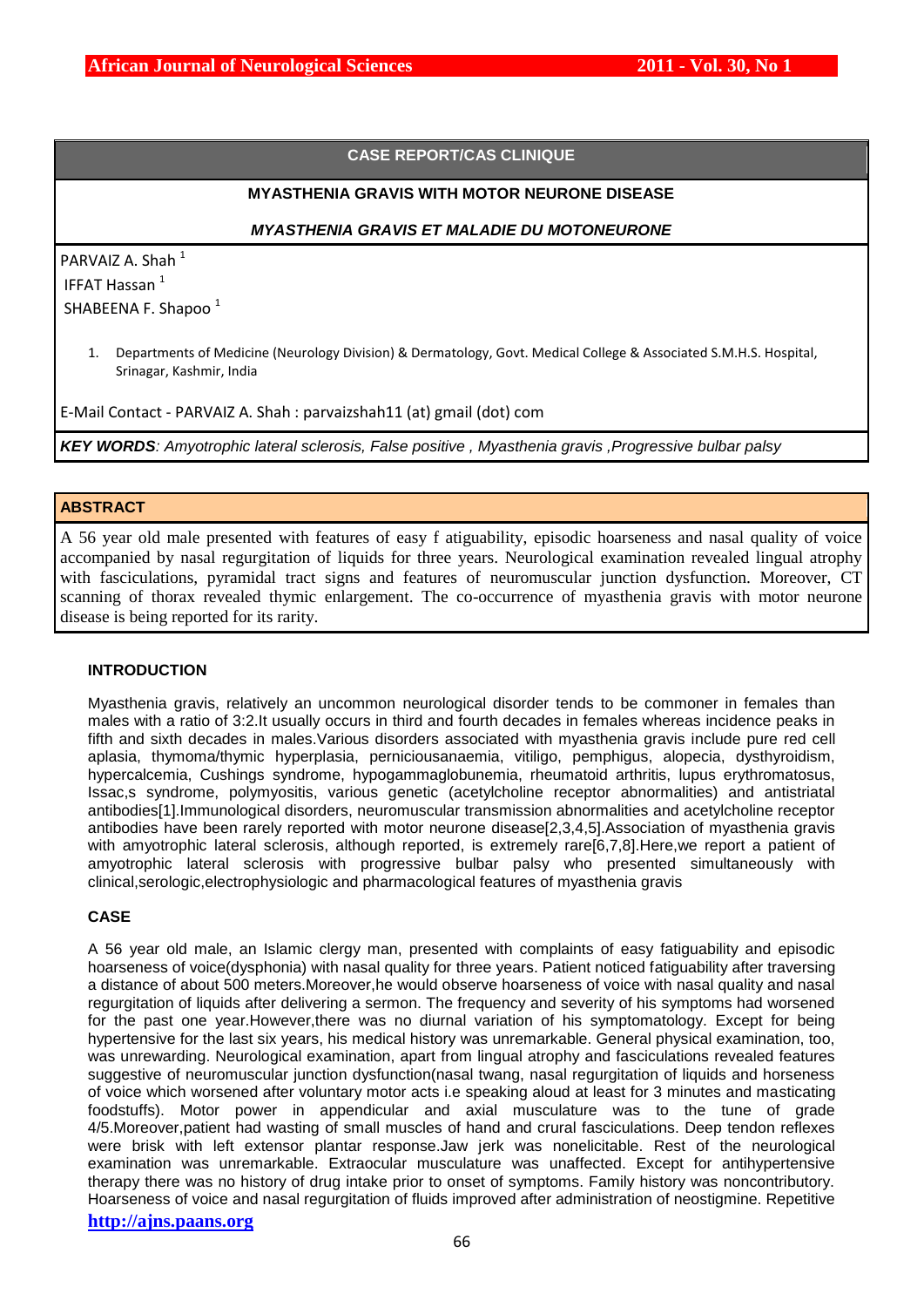nerve stimulation (abductor policis brevis,nasalis muscles) performed at admission and after three months of follow up showed a significant i.e. >10% decremental response.

There was no electrophysiological evidence of peripheral neuropathy but electromyography of appendicular musculature revealed neurogenic pattern. CT Scan of thorax revealed thymic enlargement(noninvasive type).MRI Scan of brain as well as that of craniovertebral junction was unremarkable. However, serum acetylcholine receptor antibody was positive. Other laboratory parameters including hemogram, thyroid function tests, basline serum chemistry, serum calcium, muscle enzymes and immunoglobulin profile were within normal range. With constellation of aforementioned clinical and laboratory parameters,a diagnosis of motor neurone disease (amytrophic lateral sclerosis) with myasthenia gravis(Osserman's class 11) was entertained.Patient was instituted treatment for myasthenia gravis(Pyrodostigmine 60mg,Q.I.D & Prednislone 60mg O.D) with remarkable improvement in his symptomatology i.e.nasal twang/regurgitation and appendicular motor power.Patient did not give consent for thymectomy.Seven weeks after initial diagnosis,patient developed worsening of his motor symptoms after a febrile illness which dramatically improved after administration of antibiotics and plasmaphresis.During follow up,he developed diabetes mellitus which was satisfactorily managed by insulin administration.At last,patient succumbed to aspiration pneumonia about fourteen months after the initial diagnosis and expired.

## **DISCUSSION**

Myasthenia gravis, a postsynaptic neuromuscular junction dysfunction, usually presents with episodic motor weakness with worsening of symptoms after voluntary motor activity. The diagnosis of myasthenia gravis is established by cardinal clinical features which may be corroborated by positive Tensilon/Neostigmine test, repetitive nerve stimulation test and presence of serum acetylcholine receptor antibodies. Repetitive nerve stimulation test is positive in about 50% of myasthenic patients if peripheral muscles are sampled. The yield may be 80% if proximal muscles like nasalis is sampled. However, a negative repetitive test does not exclude the diagnosis of myasthenia gravis. Similarly, a false positive Tensilon/ neostigmine test has been reported in amyotrophic lateral sclerosis and polymyositis[9].The patient under discussion did not fulfill the requisite criteria for the diagnosis of polymyositis. He had evidence of bilateral lower motor neurone involvement of lingual musculature. In view of normal neuroimaging of brain and craniovertebral junction, a structural lesion involving brainstem especially medulla or hypoglossal nerve along its course was ruled out.The combination of upper and lower motor neurone features in appendicular musculature, bulbar palsy, clinical as well as electrophysiological evidence of neuromuscular junction dysfunction and presence of acetylcholine receptor antibody substantiates the diagnosis of myasthenia gravis with amyotrophic lateral sclerosis.The occurrence of false positive myasthenia gravis with amyotrophic lateral sclerosis is negated by improvement in his symptomatology after administration of anticholine-esterases, steroids and plasmaphresis.

### **CONCLUSION**

Our patient had presented with features of myasthenia gravis with motor neurone disease. Simultaneous occurrence of myasthenia gravis and motor neurone disease may result from the common aberrant immune process as one of the presumed causative factors for amyotrophic lateral sclerosis is believed to be the pathological immune process. Moreover, some of the electrophysiological features of amyotrophic lateral sclerosis may be partly attributed to the presence of acetylcholine receptor antibody.



**Fig 1 CT Scan of chest showing enlarged thymus gland (Thymoma)**